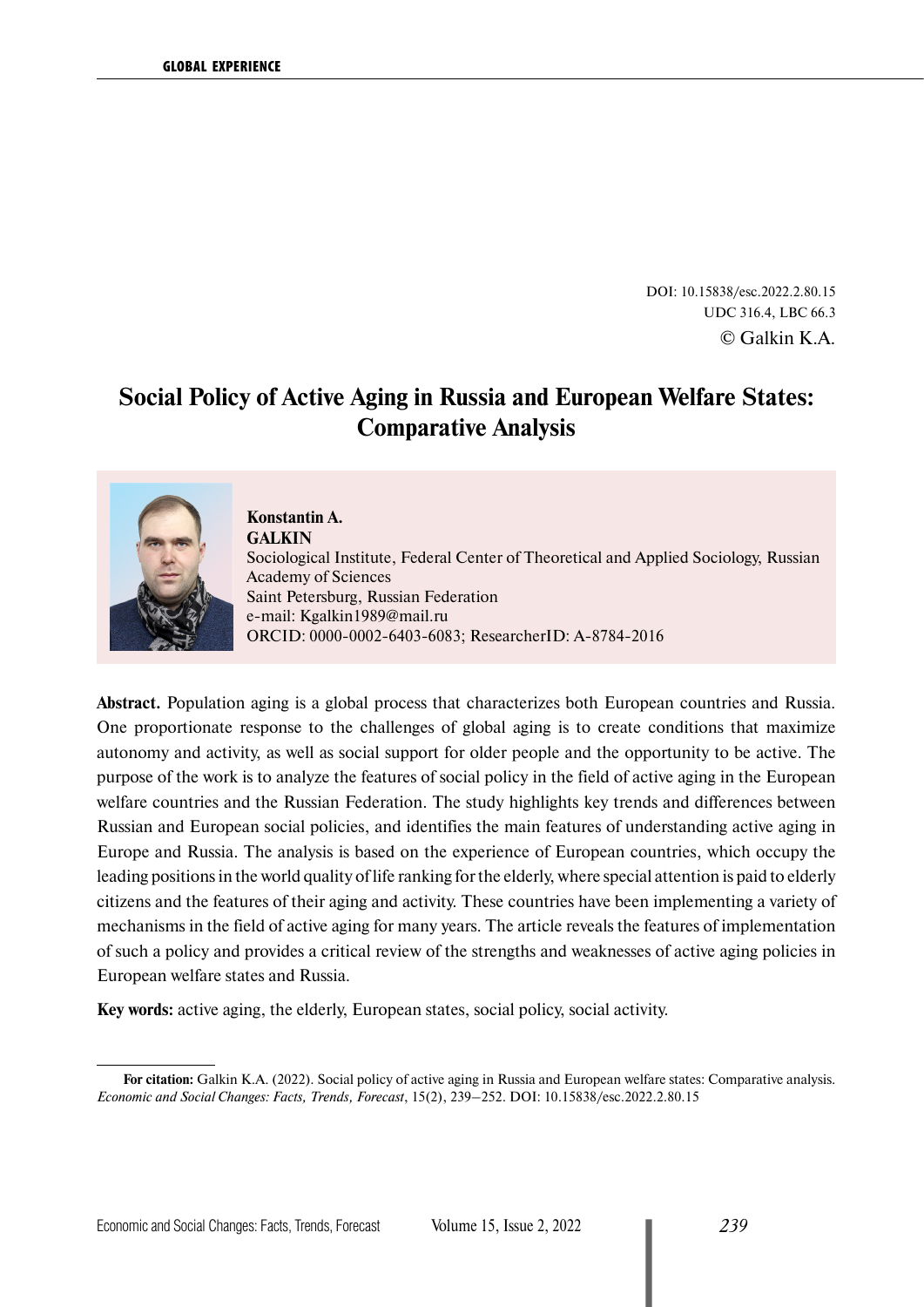#### **Introduction**

An increase in the number of older people in the total population of countries is called population aging. It is associated with changes in the age structure and reproductive patterns of population. In the European region today, trends of population aging and an increasing number of older people over 60 persist (Golini, 1997; Reynaud and Miccoli, 2019). This trend is influenced by a general decline in population fertility and increasing life expectancy (Popova, Navicke, 2019; Sobotka, 2004). Thus, by 2050, more than a quarter of the European population will be older people at the age of  $65$  and over<sup>1</sup>. However, despite uneven growth rates across Europe, it is expected that the number of older people will increase even in regions with relatively short life expectancy, such as Central and Eastern Europe (Botev, 2012; Kashnitsky et al., 2020). Undoubtedly, the growing number of elderly people requires the creation of special norms and principles, which are reflected in European social policy, as well as enshrined in various national acts and national policies of European countries.

The growth in the number of elderly people is also common in Russia. The decline in the birth rate, along with the increase in the number of citizens over 65 years of age in the regions, is occurring in all constituent entities of the country. This situation, obviously, requires new measures enshrined in social policy (Kuznetsov, Safronova, 2018; Bucher, 2016). At the same time, there are differences in the development of social policy concepts in European countries and Russia. A common trend is the focus on healthy aging, healthy lifestyles, organization of leisure and comfortable living, implementation of elderly people's plans and extension of their working life (Grigor'eva, Bogdanova, 2020). It is these points that are

<sup>1</sup> Chan M. (2015). World report on aging and health. *WHO*, 1, 5–7.

becoming the most important aspects in the social policy of the states<sup>2</sup>.

The concept of healthy aging as defined by the UN WHO is based on the concepts of "individual vitality" and "functional vitality". These indicators make it possible to correlate two key parameters on which an older person's activity is based, namely health and functioning. The first indicator relates to the totality of all the physical and mental states that older people can use at any given time in order to be more active3 . The second indicator, the conditions within which aging occurs, refers to the environment, interactions and communication within it, as well as the specifics of social policy in the country where elderly live.

Thus, activity and "functional vitality"4 which is an important parameter in defining and developing active aging policies, is understood, from the WHO perspective, primarily as healthy aging associated with physical and psychological factors and embedded in a particular environment<sup>5</sup>. In Europe, since the 1980s WHO member states have been drawing attention to the fact that a special role should be given to healthy aging in the activities of the organization's regional office (Vorob'ev, Korotkova, 2016). Healthy aging as an important starting point for active aging was the goal of the European Strategy Health for All in

<sup>2</sup> On the Concept of the long-term socio-economic development of the Russian Federation for the period up to 2020: Government Decree. *Collection of Legislation of the Russian Federation*, 2008, 24.

<sup>&</sup>lt;sup>3</sup> Integrated care for older people: guidelines on community-level interventions to manage declines in intrinsic capacity. WHO, 2021. 4 Vorob'ev R.V., Korotkova A.V. (2016). Analytical

review of healthy aging in the WHO European region countries and Russian Federation. *Social Aspects of Population Health*, 51(5), 3.

<sup>5</sup> Health-21 (1999). The policy framework for achievement of health for all in the WHO European region. Copenhagen. *WHO Regional office for Europe*. Available at: http://www.euro.who.int/\_\_data/assets/pdf\_ file/0010/98398/wa540ga199heeng.pdf (accessed: March 3, 2022).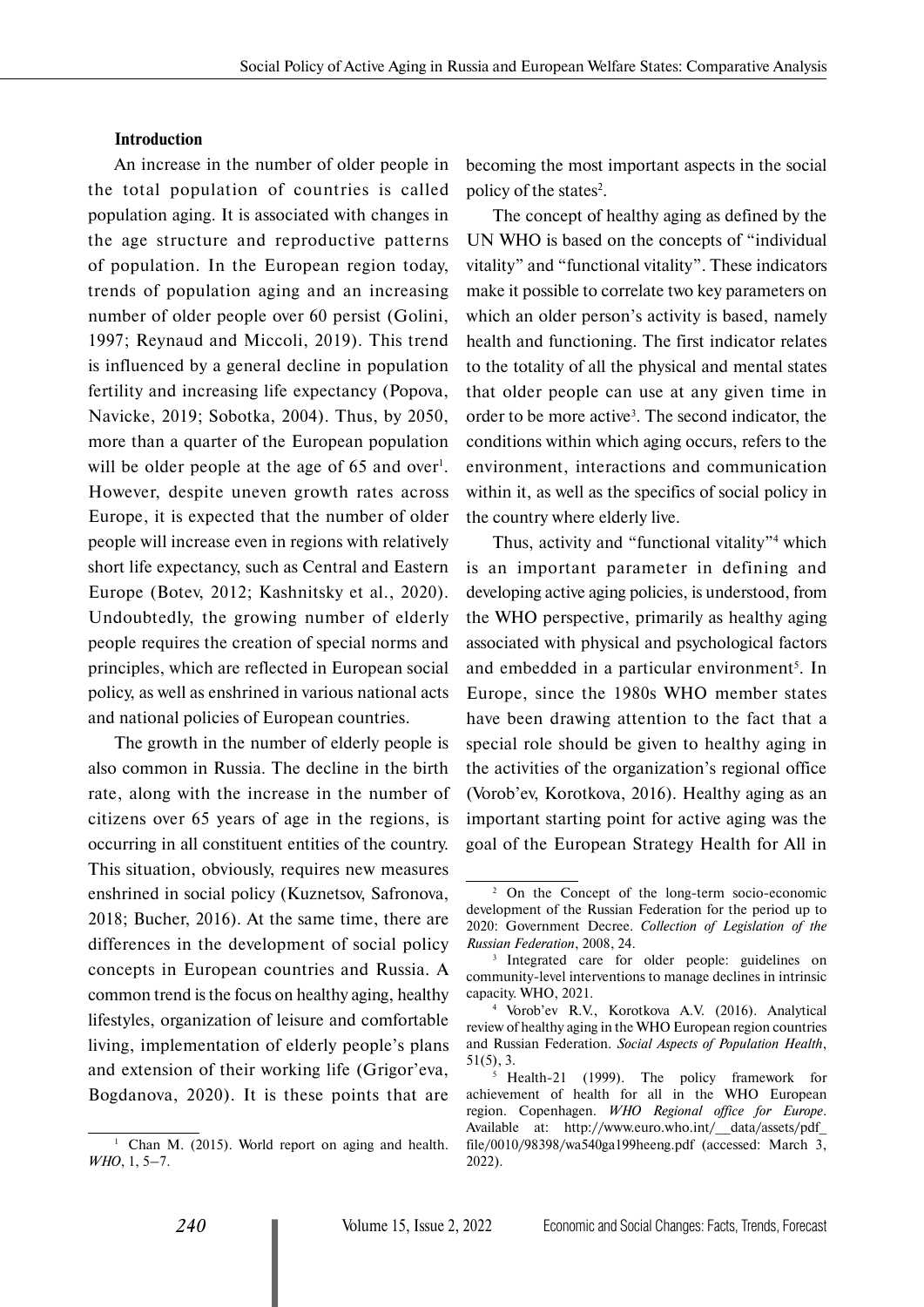the 21st Century, adopted in 1998<sup>6</sup>. A number of resolutions adopted by the WHO have considered successive steps to achieve the goals of active aging and health of older people in Europe. The starting point for the legitimization and implementation of active aging policy was the Madrid Plan of Action, adopted in Spain in 2002, dedicated to the problem of aging and the activity of older people, maintaining activities in old age. The WHO's contribution was to develop a document entitled "Active Aging: A Policy Framework", which urged governments to consider the needs of older people when designing social policies and to create the necessary conditions for them: functional vitality and comfortable environment for active aging<sup>7</sup>.

A key feature of the Madrid Plan, as the main policy document that enshrines the principles of active aging, is the sharp turn from senior citizenship, free from obligations and work, to senior citizenship, where participation in the labor market and equal access (inclusion) of older people in consumption practices play an important role. This certainly makes the Madrid Plan a neoliberal project of aging, aiming to redefine age primarily on the basis of neoliberal values. A key change marked by the Madrid Plan is the rejection of a biologized and medicalized understanding of aging as a time of inevitable decline and loss of labor capacity. The maintenance of physical health, the focus on healthy aging, and the implementation of medical measures remain important aspects. The key principles of this strategy are used in the implementation of the social policies of European states, as well as the development of social policy in the context of the health of older people and the adoption of the necessary measures to maintain health and the implementation of screenings.

One of the serious problems in the concept of active aging is the problem of institutionalization, namely, issues related to the top-down orientation of social policy and the responsibility of a state and state institutions for the implementation of active aging policy. As noted in studies, topdown public policies are often ineffective (Ney, 2004; Aspalter, 2021). For example, the problem of institutionalization of the European policy of active aging creates difficulties with the development of local and individual initiatives that are implemented by older people and nongovernmental organizations (NGOs).

Thus, the European policy of active aging, and in particular the institutionalization of the European policy of lively aging, is a topic that is currently under active discussion. The search for alternative models lies in the analysis of scientific concepts and the consideration of possibilities for the development of active aging.

At present, analyzing the European policy of active aging, it is possible to identify two key points that arise in the introduction and implementation of various measures. The first is related to the institutional features and nature of active aging policy, oriented to the neoliberal discourse. The second one arises from the local nature and the importance of a focused, individualized approach to the consideration and analysis of various aspects and possibilities of implementing a policy of active aging.

The purpose of this work is to conduct a comparative analysis of social policy of active aging in European welfare states and Russia as well as to consider the development prospects of the active aging policy concept based on the understanding of active aging in the countries under consideration.

A comparative analysis of active aging policy in European welfare states and in Russia allows identifying its advantages and disadvantages, outlining possible options for its improvement,

<sup>6</sup> Ibidem.

<sup>7</sup> Political Declaration and Madrid International Plan of Action on Aging (2002). Second World Assembly on Aging, April 8–12. Madrid, Spain.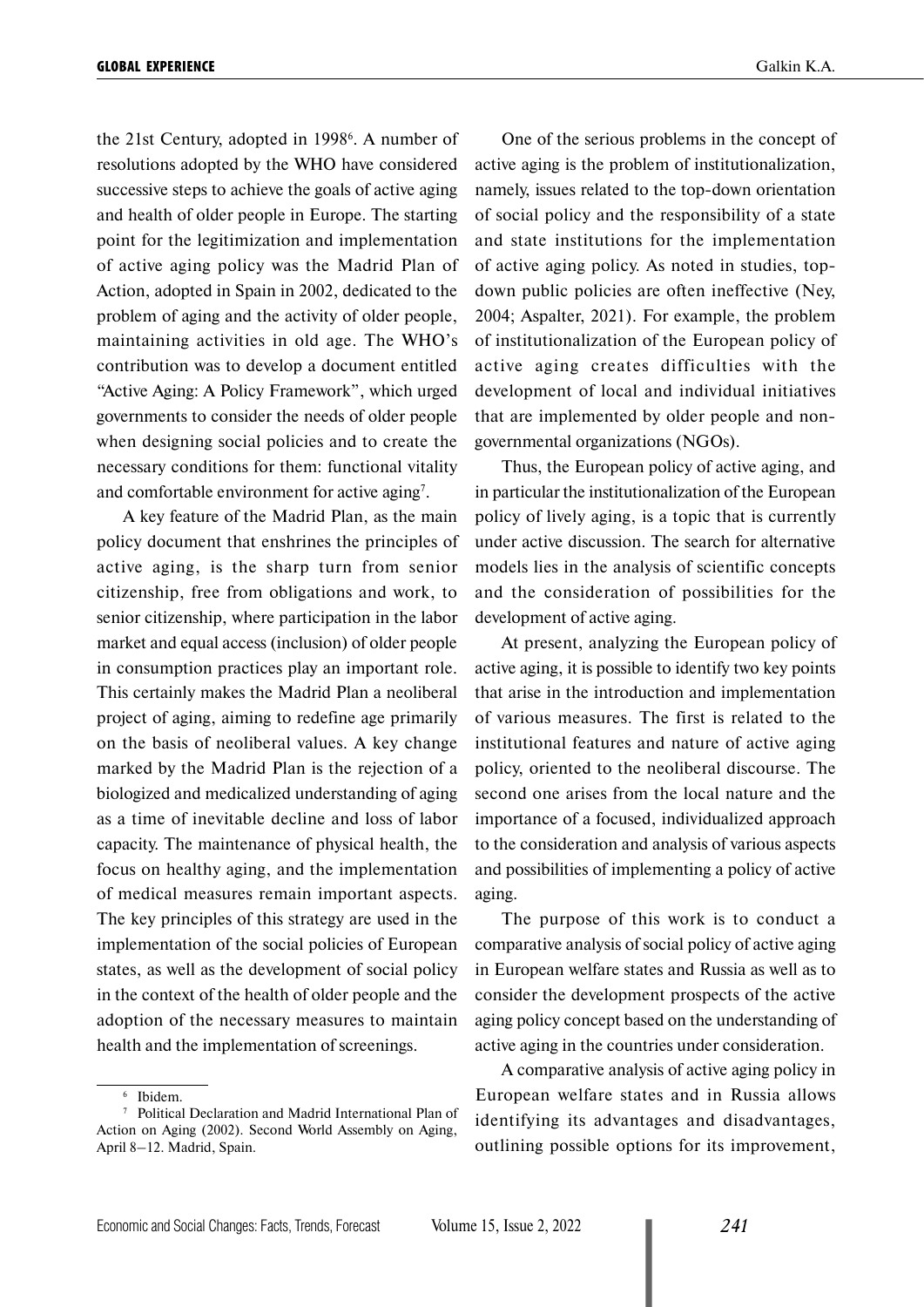therefore, it has a pronounced significance for the development of not only this branch of knowledge, but also conceptual approaches to the construction of active aging policy at the national level.

The scientific novelty of the study lies in the comparison of the social policy features of active aging in countries with different experiences of social policy for the elderly, as well as largely different principles of social policy. This comparison allows identifying and outlining the prospects for the development of active aging policy, taking into account various factors and characteristics of the countries, which is certainly valuable both when planning further research on social policy of active aging, and when considering the practical features of active aging policy implementation in the welfare states and Russia.

In the course of the work we realized the following tasks:

– examined the specifics of active aging policy in European welfare states and in Russia;

– analyzed the problems of active aging policy implementation and prospects for their solution in European welfare states and Russia.

The empirical basis includes research on sociology and social policy, as well as various normative acts and programs concerning the policy of active aging in European countries and Russia. The choice of European welfare states is due to the fact that it is in European countries that the ideas of active aging emerged and developed. In this sense, European countries can serve as a benchmark for comparing features within the framework of social policy measures for active aging. Another important aspect is the relative geographical proximity of European welfare states to Russia, hence the policy of active aging in Russia is guided by the benchmark standards in this area, inherent in European countries. We also considered differences when choosing countries: for example, social policy in the welfare states of Europe is the most mature and coherent system, while Russian social policy

is a successor of Soviet social policy. In Russia development according to a plan and the role of the state are still strong. This makes it important and relevant to compare active aging as a new, emerging branch of social policy in Russia with the established system of active aging policy in European welfare states.

# **Active aging policies in the welfare states of Northern Europe**

Over the past decades, the European welfare states have become states with rather complex political systems involving multiple risks. However, one of the distinctive features of these states is the focus on the institutional context of social policy development (Clegg, 2018; Johnson, 2005; Taylor-Gooby, 2004). The social policy measures that have been taken in these countries regarding active aging are no exception. The institutional structures of welfare states not only shape the social policy agenda, but also determine the actors and those who can participate and be involved in social policy development. At the same time, it is the institutional framework that limits the scope of social policy and promotes centralized control over the introduction of active aging policies (Walker, Maltby, 2012; De Vroom, Øverbye, 2017). The ways of implementing the institutional context of active aging policy are different. The Northern welfare states have traditionally focused on various benefits, medical care and health screenings for the elderly, as well as on bringing them back into the labor markets and developing their active participation in the labor activity. The quality of social services in the Northern countries means that not all elderly people can receive benefits for a long time, hence an important factor becomes their involvement in the labor sphere. Thus, the social policies of the Northern states focus on the integration of the elderly into social life<sup>8</sup>.

<sup>8</sup> Christensen D.A., Ervik R. (2003). Active aging in Europe: Methods, policies, and institutions – Norwegian country report. Vienna: ICCR.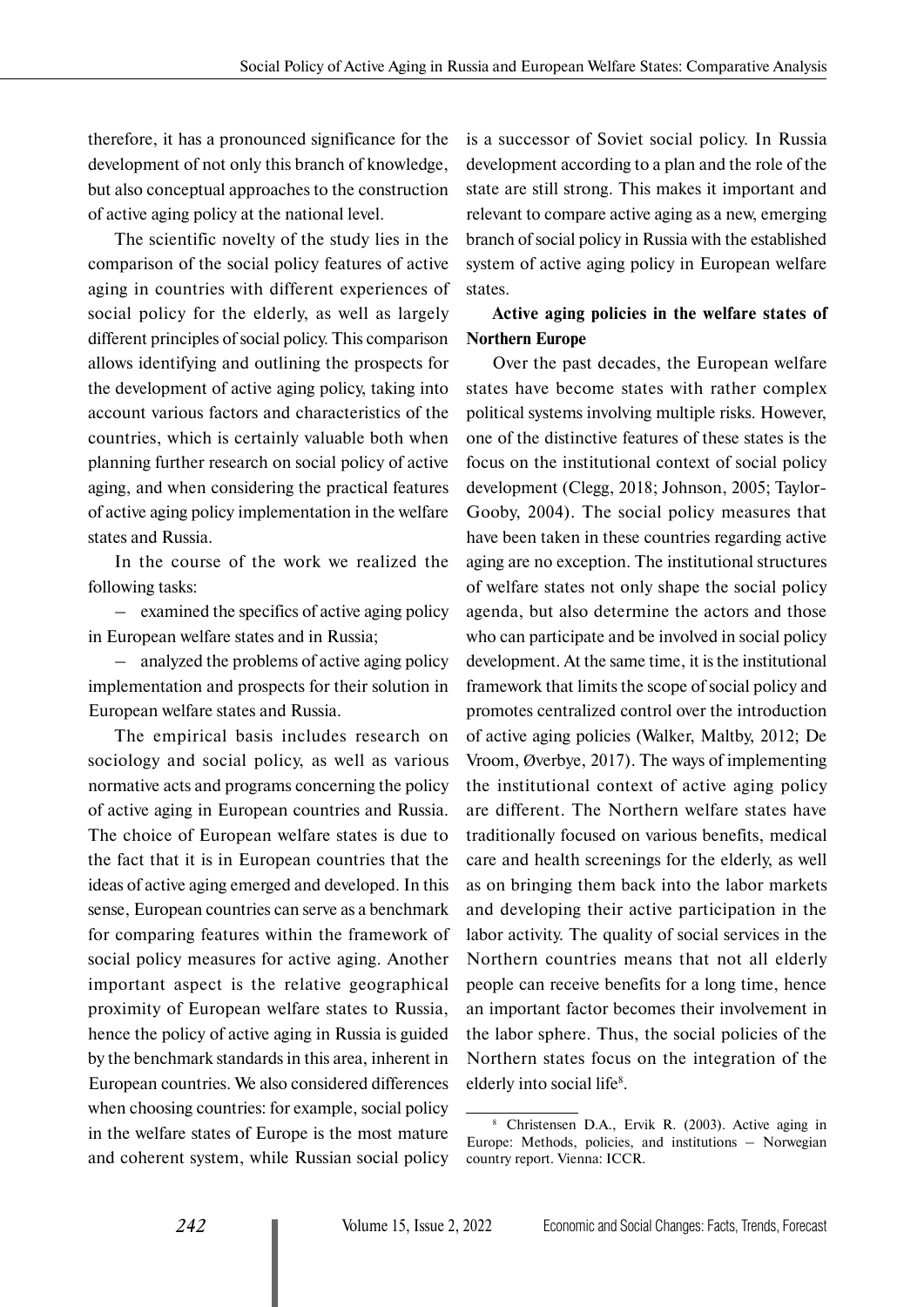The key components of this political strategy are determined by the creation of institutional capacity for the implementation of active aging policy, i.e. the formation of various governmental and nongovernmental organizations and programs that coordinate policy. They are also determined by the development of the individual potential of older people (training, retraining, career counseling and advice on choosing or changing careers and occupations). The main idea of social policy in the Northern countries is to activate the resources of the elderly and their inclusion in the labor activity. This is related to the fact that inactive and nonparticipating older workers create difficulties for the economy due to the need to pay pensions and numerous benefits (Casado-Díaz et al., 2004; Walker, 2005). Partners, state and non-state organizations, not only participate in all stages of decision-making, but also work intensively with various ministries, such as the Ministry of Labor and the Ministry of Health, to develop programs that are most comfortable and adaptable to the needs of older people. Older people's employment programs in the Northern European countries have strong research support, the effectiveness of the program and the measures used are being monitored (Gould, Saurama, 2017).

Active aging policies in the Northern European countries are centered around integrating older people into the labor market and building their professional skills, as well as developing various specialized programs that promote employment for older people (Esping-Andersen, 1990; Gould, Saurama, 2017). Regarding activity and physical health policies, the Northern countries have programs that are institutionally linked to the state and evolve from a top down. These programs motivate large numbers of older people to exercise and engage in a variety of physical activities, but one of the problems is their relatively small regional and local coverage. For example, the program on active lifestyle among the elderly, which has been implemented by the national government of Finland since 2005, enjoys quite a huge popularity today. An evaluation of the program in 13 pilot regions in Finland found a threefold increase in older adults regularly attending events related to physical activity (Karvinen et. al., 2014; Kolosnitsina, Khorkina, 2016). At the same time, the specifics of the program are focused precisely on the neoliberal understanding of age and the consideration of the state as an agent that creates special comfortable conditions for the elderly. Such a program promotes the aging of the elderly, as well as their development and involvement in various activities. When elderly people participate in sports, they engage in communication, thereby overcoming exclusion.

## **Features of active aging policies in welfare states in continental Europe**

In continental Europe, social insurance institutions have positioned aging as an issue related to the provision of financial sustainability policies for the elderly. Legislative initiatives to raise the retirement age are one measure to stimulate older people into employment. In France, Austria, and Germany, adjustments and changes in periods of ability to work are actively used (Häusermann, 2010; Ebbinghaus, 2006). In Germany and Poland, changes in pension systems have led to a shift from defined benefit to defined contribution pension schemes and an increase in the insurance part of the pension, in which the elderly themselves are invested. Also, one of the features of the social policies of continental European countries is the stimulation of partial retirement. Similar policies are applied in Austria, where the concept of partial retirement is used by employers to encourage the employment and hiring of older people (Ney, 2004).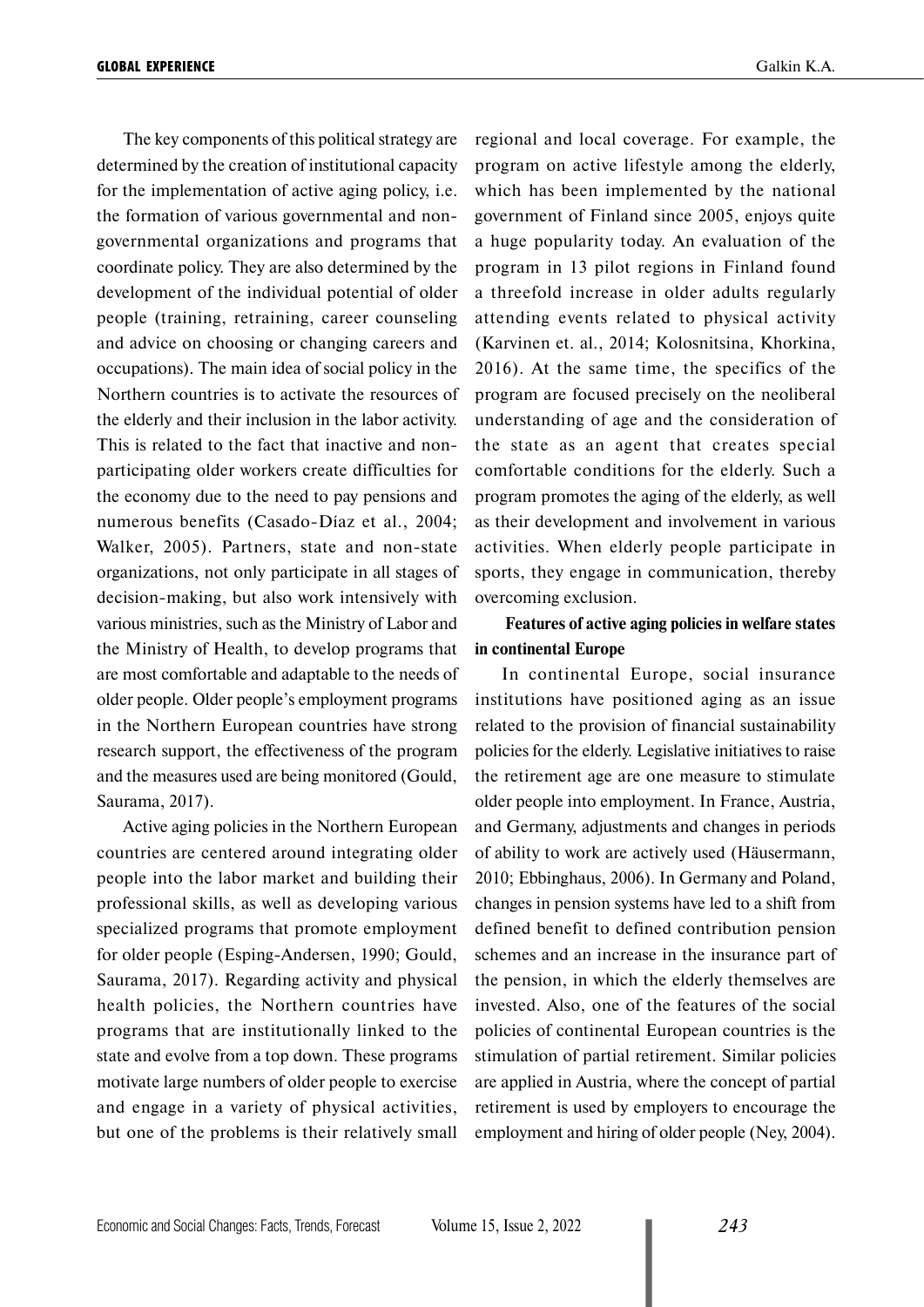A feature of social policy in the field of active aging in liberal states is the focus on employment and retraining in special programs related to the integration of the elderly into labor markets<sup>9</sup> (Zaidi et al., 2017). The debate about social policy on active aging in liberal welfare states revolves around a discussion of age discrimination, namely a discussion of the physical, psychological, and age-related barriers that make it difficult for older people to participate in social life and integrate into society. Active aging then becomes an institutional project to remove barriers to the integration of older people into labor markets, to the development of their potential.

For example, UK policy focuses on the expansion and development of older people's rights, attracting the elderly into the labor markets. To ensure their free access to employment, the UK authorities use direct policy tools to minimize and reduce barriers to employment for older workers. The UK also uses social policy self-regulation tools: firms, communities, and individual location-regions create their own codes and their own legislation focused on hiring older workers (Walker, 2018). In terms of physical activity, the benchmark of continental European welfare states is centered around the creation of state-run physical activity programs for the elderly and the creation of a comfortable environment for them<sup>10</sup>.

Thus, key social policy measures for active aging in continental European welfare states focus on bringing older workers back into the labor markets, creating various institutional conditions for the development and expansion of labor market integration opportunities for older employees. Social policy for active aging in welfare states has developed mainly according to the principles of the

neoliberal approach to aging, when activities, in particular labor, become the basis for the integration of older people into society.

# **Features and dilemmas of the European policy of active aging**

One of the main problems for European welfare states is the institutional view of active aging policy, and the lack of possible ways to address and change, to move away from the institutional focus of active aging policy (Walker, 2018). As researchers note, European policymakers obsessed with the financial dependent ratio, rising social security contributions, or increasing health care costs forget the real problem, namely "the level of economic activity and, in particular, unemployment among the elderly" (Walker, 2002; Walker, Maltby, 2012). However, addressing this problem will require solving the social problems of European policies, considering the features of social problems such as ageism, inequality, and social exclusion.

Ageism in a wide range of social spheres is a major cause of the problems associated with demographic aging in welfare states. At the same time, there is a stratification between the migrant elderly population and the native Europeans. There are also differences that can be considered regarding elderly poverty across different locations and different countries (Walker, 2002). In European labor markets, firm-level employment and training practices ensure that older workers are more likely to be laid off and, once unemployed, less likely to return to the labor market<sup>11</sup> (Walker, 2002). Despite structural differences, all European welfare states exacerbate age barriers. Because of raising the retirement age, encouraging early retirement, and sanctioning any employment during retirement, there is an institutional dilemma of welfare state retirement systems first bringing the elderly into inactivity and then institutionalizing conditions

<sup>9</sup> Mayhew L. (2003). Active aging in Europe: Methods, policies, and institutions – UK country report. Vienna: ICCR.

<sup>10</sup> Mayhew L. (2003). Active aging in Europe: Methods, policies, and institutions – UK country report. Vienna: ICCR; OECD (2004). Aging and employment policies: United Kingdom. OECD publishing.

<sup>&</sup>lt;sup>11</sup> Piekkola H. (2003). Active aging in Europe: Methods, policies, and institutions – Finnish country report. Vienna: ICCR.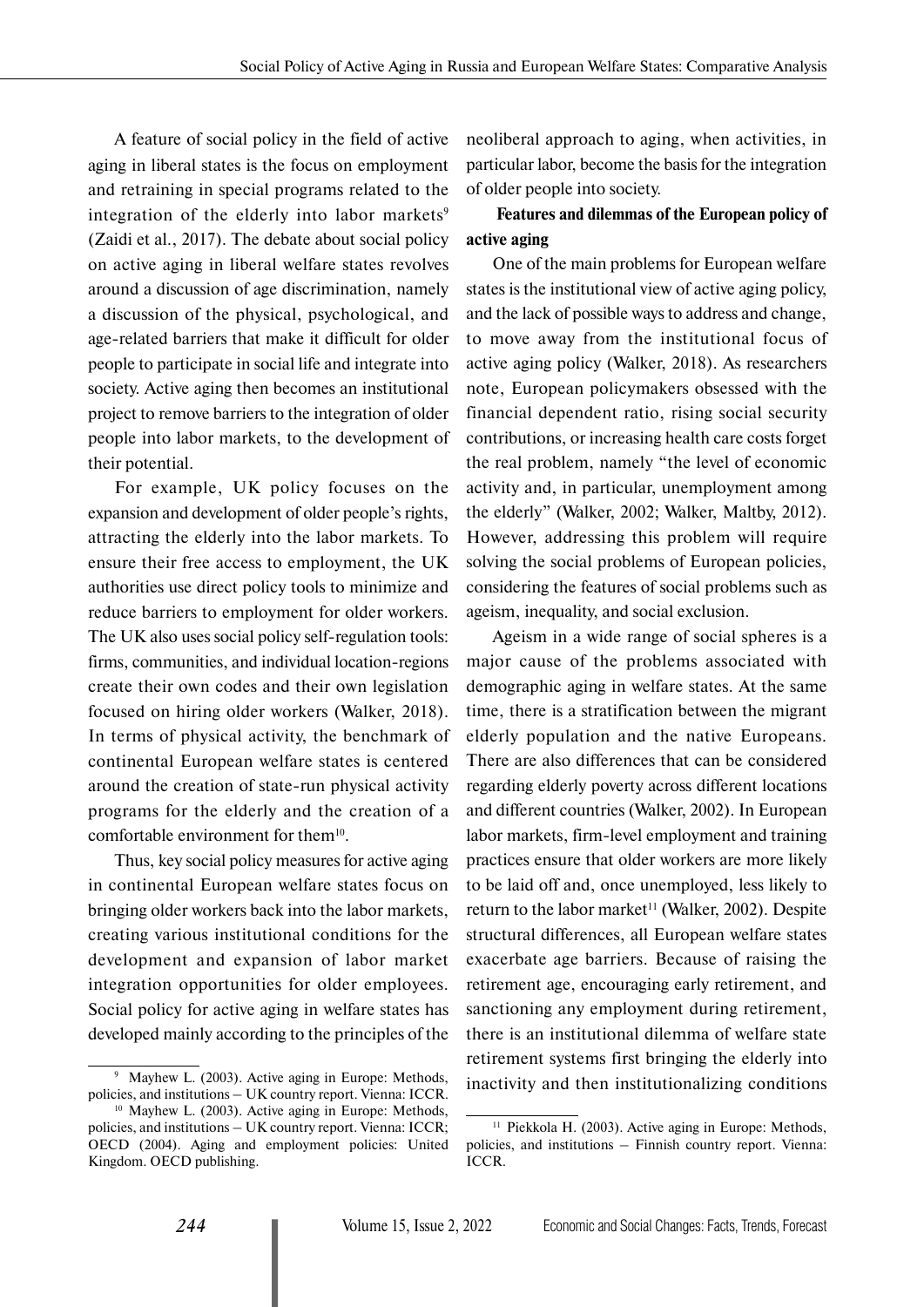and special programs, through the regulation of retirement benefits (Walker, 2018).

In the healthcare sector, the institutional policies currently being implemented by European states determine the importance of treating diseases in the elderly, rather than preventing them, which creates additional treatment costs (Walker, 2018). The cost of treatment for the elderly in European countries is constantly increasing, and the reason for this growth is, among other things, the lack of preventive measures and medicine focused on health screening and prevention.

Another issue in the European policy of active aging is the lack of political activism and political involvement of citizens. Researchers note the lack of real political influence of elderly citizens, as well as the lack of real initiatives of the elderly (Walker, 2018). At the same time, the involvement of older people in political activism is an important marker for the creation of activism, as well as contributing to the deinstitutionalization of politics and the creation of various possible initiatives to improve policies for older people.

According to researchers, it is important to develop new approaches to understanding and defining aging, and it is also necessary to stop viewing age solely from the perspective of the welfare state (Walker, 2018; Boudiny, 2013; Stenner et al., 2011). The point is to create institutional, comfortable conditions for the elderly, but there are still no alternatives, no assessment of the possibility to implement various types of activities for the elderly, and there are still attachments of activity only to the positions of employment and medicine, maintenance of health. Thus, the main feature of the European policy of active aging should be a systematic transition from the welfare state and the institutionalization of activities and measures applied to aging to the understanding and consideration of the aging process from the perspective of the multidimensional features of age and a critical re-evaluation of the different needs of older people.

Researchers also note that the coordination center for developing new measures and ways to implement active aging policies for the elderly should be shifted from the national and institutional level to the local and municipal level (Foster et. al., 2015; Schulmann et al., 2019; Leichsenring, 2020). They also emphasize the special role of local municipalities and NGOs in the context of the implementation of active aging policy. It is important to outline the central issues related to the modernization of European policy of active aging:

– overcoming ageism in the labor sphere; development of multiple sources of income for the elderly, different types of employment, also combining different jobs, independent choice of work;

– creation of new pension schemes that encourage opportunities for employment and parttime work, the development of such pension schemes; tax cuts in retirement, the elimination of mandatory motivational job search policies in retirement, and mandatory continued employment for the elderly;

– development of the medical examination system, focusing on the prevention of non-viral diseases among the elderly, detection of diseases in their early stages, and consistent prevention. In order to avoid rapid increases in health care costs in the future, the link between poor health and employment must be broken (Walker, 2002). European health systems in welfare states should prevent ill health, not treat disease at great expense. In addition, the activity and participation of society in the lives of infirm people requiring effective long-term care, the number of which will increase significantly in the coming decades;

– development of senior citizenship: an opportunity to develop a new concept that older people's activism is not created institutionally through the development of public policies for active aging and the development of active participation, including in political life (Walker, 2002; Walker, 2018). Critical reflection and understanding of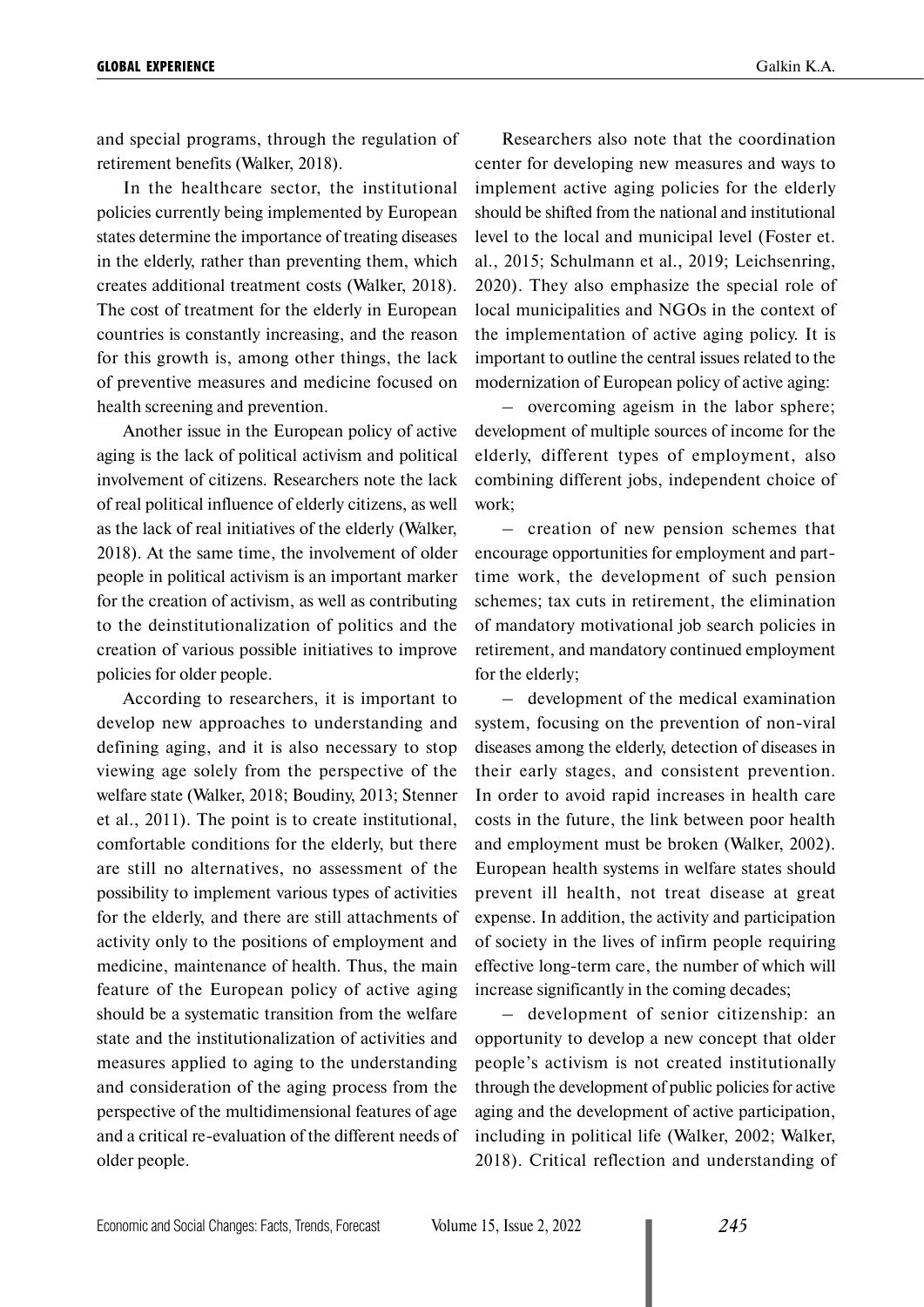age are important, and in general the participation of older people themselves and the local level, the creation of a supportive and comfortable environment is important for citizenship policy (Del Barrio et. al., 2018; Eggers et al., 2019).

#### **The policy of active aging in Russia**

State policy and social programs to support older age groups in Russia have until recently been focused mainly on solving the problems of medical care and the problems associated with the natural aging of the population. A state geriatric service established, one of the tasks of which was to create and develop a network of geriatric hospitals, as well as a system of rehabilitation facilities for the elderly (Shabalin, 2009).

The work of geriatric care in Russia includes both inpatient and home care for the elderly. However, the health aspect of the elderly in this case comes to the fore, and the service lacks the opportunity to provide psychological and medical support to the elderly (Egorov, 2007).

The concept of demographic policy of the Russian Federation up to 2025 emphasizes the need for special measures for the elderly, as well as the introduction and development of special policies. The text of the document refers to the importance of achieving a life expectancy of 75 years up to 2025 and the adoption of measures aimed at maintaining and developing a policy of active aging in Russia. Among the measures that are indicated in the text, the need to create special geriatric centers, the development of active aging and inclusion of the elderly in society are also mentioned<sup>12</sup>.

There are currently many obstacles in the employment of citizens in the Russian Federation, including a lack of interest among employers in older workers and age discrimination against older people in the labor market. Studies of the behavior

of older people in the labor market indicate that the private sector, conservative employment, and the budgetary sector, including medicine, education, and science, are the most tolerant of older people (Sizova, Orlova, 2021; Smolkin, 2014). At the same time, representatives of the commercial sector are more inclined to consider older people as professionals who perform low-skilled tasks: security guards, janitors, and representatives of the commercialized care sector.

In Russian science, mainly in studies of social policy, at this stage there are works that are based mainly on the analysis of active aging in Russia and the specifics of social policy of active aging. At the same time, the key role in ensuring conditions for active aging in Russia and the creation of special measures within the framework of social policy is assigned to the state. Russian researchers note that it is the state that must ensure and stimulate the maximum inclusion and integration of the elderly into active life, through healthcare and disease treatment prevention to encourage a healthy and active lifestyle, the maximum inclusion of the elderly in social life and the minimization of poverty and social exclusion<sup>13</sup> (Grigor'eva, Bogdanova, 2020; Chereshnev, Chistova, 2017; Kos'mina, Kos'min, 2016; Dobrokhleb, 2012). This approach shifts the tasks of the state to targeted assistance for older people who are experiencing problems of exclusion and various difficulties, and their active inclusion in social life.

Russian researchers note that when planning social policy in the sphere of active aging in Russia, it is important to plan the necessary infrastructure, in particular the creation of comfortable and convenient medical infrastructure and conditions for active aging in terms of maintaining the necessary level of health. At the same time, measures such as the integration of older people

<sup>&</sup>lt;sup>12</sup> Concept of the demographic policy of the Russian Federation for the period up to 2025 (2020). [https://base.](https://base.garant.ru/191961/53f89421bbdaf741eb2d1ecc4ddb4c33/) [garant.ru/191961/53f89421bbdaf741eb2d1ecc4ddb4c33/](https://base.garant.ru/191961/53f89421bbdaf741eb2d1ecc4ddb4c33/) (accessed: March 9, 2022).

<sup>13</sup> Rimashevskaya N.M. (2014). *The senior citizens as a resource for socio-economic modernization of Russia.* Moscow: Ekonomicheskoe obrazovanie.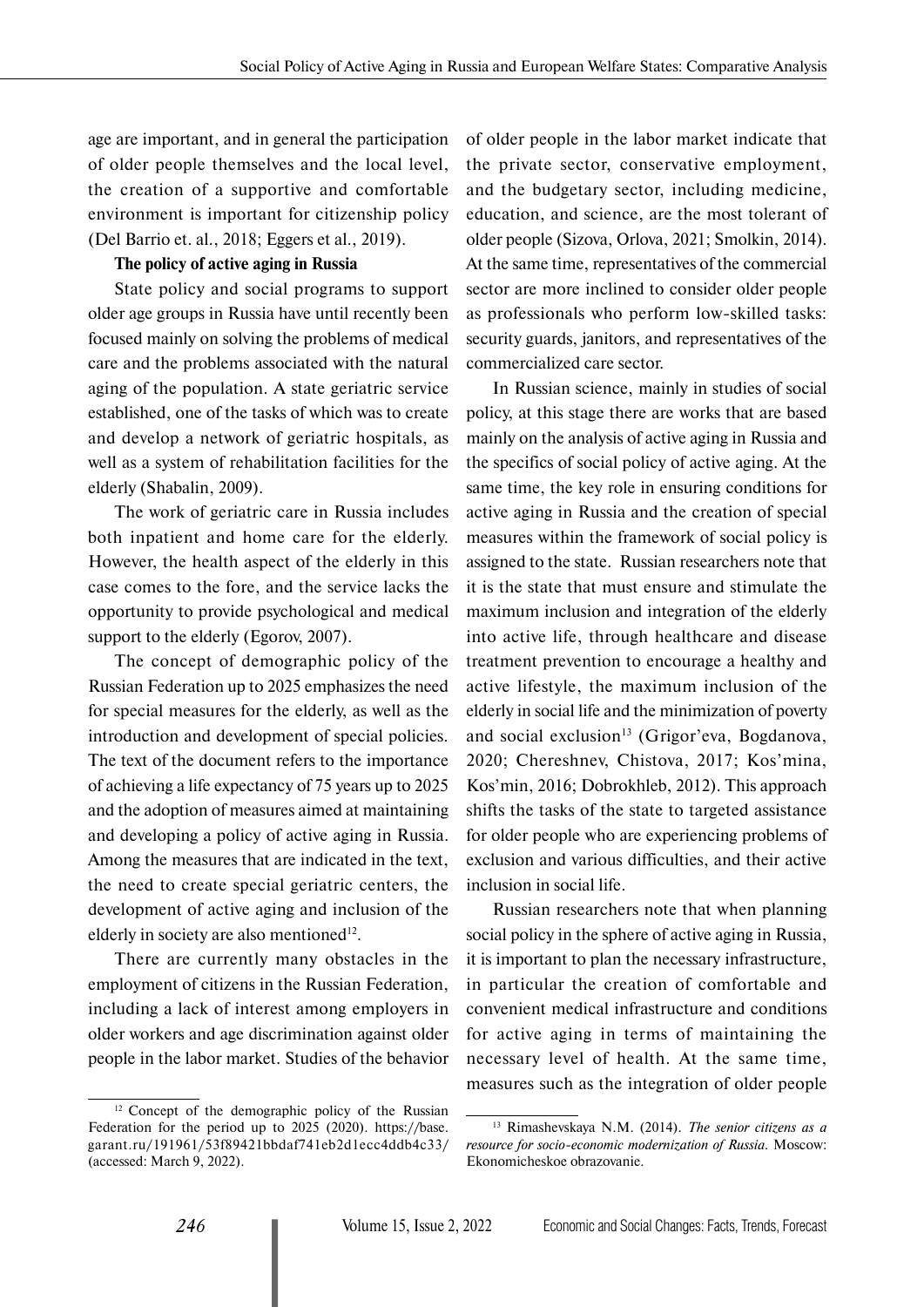into labor markets and continued employment are generally not taken into account in the social policy of active aging (Grigor'eva, Bogdanova, 2020; Evseeva, Yazova, 2020; Kustova et al., 2021; Barsukov, 2016; Kalachikova et al., 2016).

Another group of Russian researchers considers the features of active aging in terms of sociological aspects and social exclusion of the elderly. In such qualitative sociological research, a special role is given to examining the problems of poverty among the elderly, analyzing the need to continue working due to the inability to provide for oneself in retirement, and considering the special role of the family, which often acts as the only alternative in providing necessary activities for the elderly (Tkach et al., 2012; Smol'kin, 2014; Temaev, Mel'nikova, 2010). In these works, the key focus is on inequalities of all kinds, including urban and rural inequalities that limit older people's opportunities and access to activities and infrastructure.

Another group of studies considers active aging in Russia from the perspective of transferring (or substituting) the concept of "active aging" for "healthy aging", which leads to debates around the study of active aging in the context of various medical and health measures. Active aging from this point of view is mainly understood as the preservation, maintenance of health of older people, and the ability to lead an active life by older people is associated with a good level of health (Shabalin, 2009; Pervova, Kelas'ev, 2017). Most of these works are presented by medical research and analyze the features and possibilities of healthy aging of the elderly, taking into account the development of medicine in Russia.

Thus, when analyzing the Russian experience of considering the features of active aging, it is worth noting that in studies devoted to the topic of active aging in Russia, attention is mainly paid to aspects of social policy, the study of the features of social policy of active aging. It is also important to

consider the medical features of active aging, but the sociological aspect is rather poorly represented in such works. We should also note that attention is mainly paid to institutional and procedural aspects of active aging, the analysis of legislative acts and the development of necessary solutions to improve social policy in the field of active aging.

An important conceptual document is the Strategy of Action for the Senior Citizens of the Russian Federation. Older people in Russia are defined in the strategy as "the senior citizens" "without the usual reasoning about their need and weakness"14. Senior Citizens (in the Strategy, from the age of 60) becomes a chronological condition, but not a medical definition associated with infirmity and poor health. According to the pension reform, such an age limit will be pushed back in Russia by 2028, which contradicts the age limit of 60 years adopted in the strategy. There are also a number of contradictions between the Strategy and other documents.

The main idea of the Strategy in the interests of senior citizens is their active integration into labor activities. It is the problem of labor activity in relation to the elderly that is seen as the most difficult to create their activities. According to the text of the document, the main and important points are the involvement of older people in social and work activities, the development of active integration into the work force. In this regard, one of the topical forms of activity identified in the text is volunteerism. Volunteer practices, can allow older people to participate in community activities and actively engage in communication and interaction<sup>15</sup>.

<sup>&</sup>lt;sup>14</sup> On the Approval of the Strategy of Action for the Senior Citizens of the Russian Federation up to 2025: Government Order no. 164-p, dated February 5, 2016; On the action plan for 2016-2020 for the implementation of the first phase of the Strategy of Action for the Senior Citizens of the Russian Federation up to 2025: Government Order no. 2539-p, dated November 5, 2016.

<sup>&</sup>lt;sup>15</sup> Ibidem.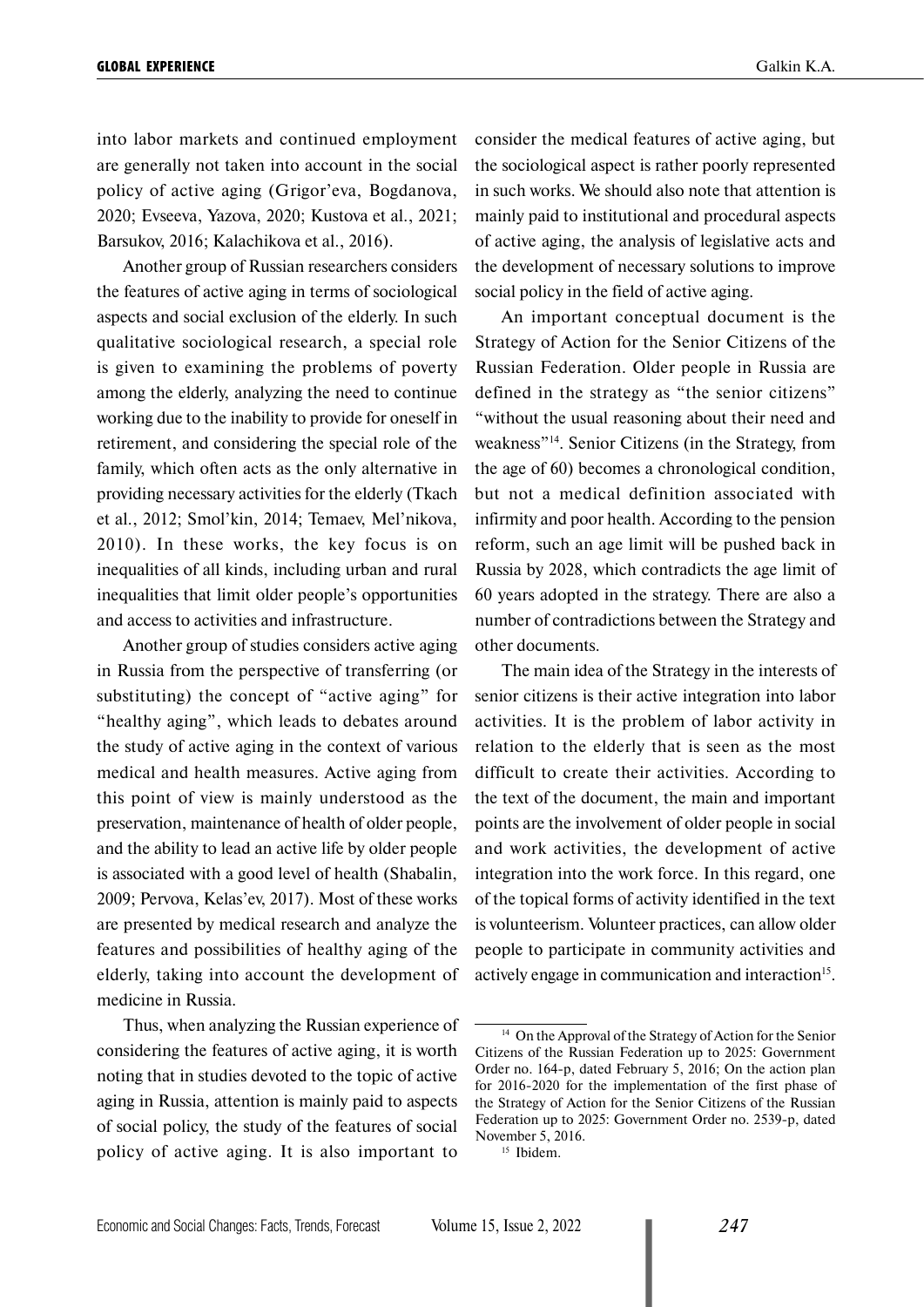The main goal of the national project "Demography" is to increase healthy life expectancy to the age of 67 years<sup>16</sup>.

The national project "Demography" noted the key criteria for the development of the elderly in Russia. They include: (1) reduction of the mortality rate of elderly people of working age to 361 per 10 thousand people of the corresponding age; (2) increase in the proportion of citizens systematically engaged in physical culture and sports to 55.0% $^{17}$ . At the same time, it remains unclear how these indicators can be achieved, and the texts of both documents do not refer to the measurement of indicators and the possibilities of achieving them. Rather, these indicators are given simply as goals to achieve and measure the effectiveness of the strategies adopted.

The federal project "Senior Citizens", which is part of the national project "Demography", is responsible for increasing the quality of life. Its tasks include the development and implementation of a program and special measures to support the quality of life of the elderly in Russia<sup>18</sup>. A key parameter designed to show the effectiveness of the Senior Citizens Project is the calculation of healthy life expectancy (HLE). The features of the HLE consists in taking into account both objective criteria of health status (survival indicators) and subjective assessments (self-assessments), which strengthens the competitive advantages of this indicator, ensures its comprehensiveness. The problem in the implementation of HLE is its comparative function, namely, the impossibility of comparing HLE at different survival ages (HLE at birth vs. HLE at the age of 60).

Another problem during the implementation of the project "Senior Citizens" in Russia was its institutional overload and, consequently, the focus on institutional support for the elderly, and the need to develop effective social policy measures for the elderly in the work of all institutions. However, this system largely fails to consider local and regional initiatives to integrate older people into activity and health maintenance, and does not provide for the creation of such initiatives from below (by older people themselves) and as part of various local initiatives.

The disadvantage of the project "Senior Citizens" is also the lack of funding and development of long-term care system (LTC), which allows maintaining the health of older people in the future and provide the necessary social assistance and support for the elderly in need. European concepts of active aging have long integrated the necessary standards for maintaining a system of long-term care, as well as the necessary conditions for the provision of social and psychological assistance to the elderly. Despite this, the project "Senior Citizens" offers many prospects for the development of older people, as well as creating opportunities to provide activities for older people in the context of health, to maintain an active aging on the basis of health. Consequently, the development of this project sets the stage for realization of the active aging goals in Russia.

One should note that the geriatric service in Russia is responsible for keeping people active, mainly for maintaining health, and its goals are the development of medical and social care for the elderly and the implementation of necessary outpatient treatment (Shabalin, 2009). The territorial distribution of geriatric service institutions is quite uneven: it covers mainly large and federal cities, but not the countryside and small towns, where the medical and social problems of the elderly often remain unadressed (Egorov, 2007). The Russian geriatric service has insufficient

<sup>&</sup>lt;sup>16</sup> Passport of the National Project "Demography". Available at: <http://government.ru/info/35559/>(accessed: March 14, 2022).<br><sup>17</sup> Passport of the National Project "Demography".

Available at: https://rosmintrud.ru/ministry/programms/ demography (accessed: March 9, 2022).

<sup>&</sup>lt;sup>18</sup> "Senior Generation": Implementation Prospects: Federal Project. (2021). *Effective pharmacotherapy*, 17(36), 38–41.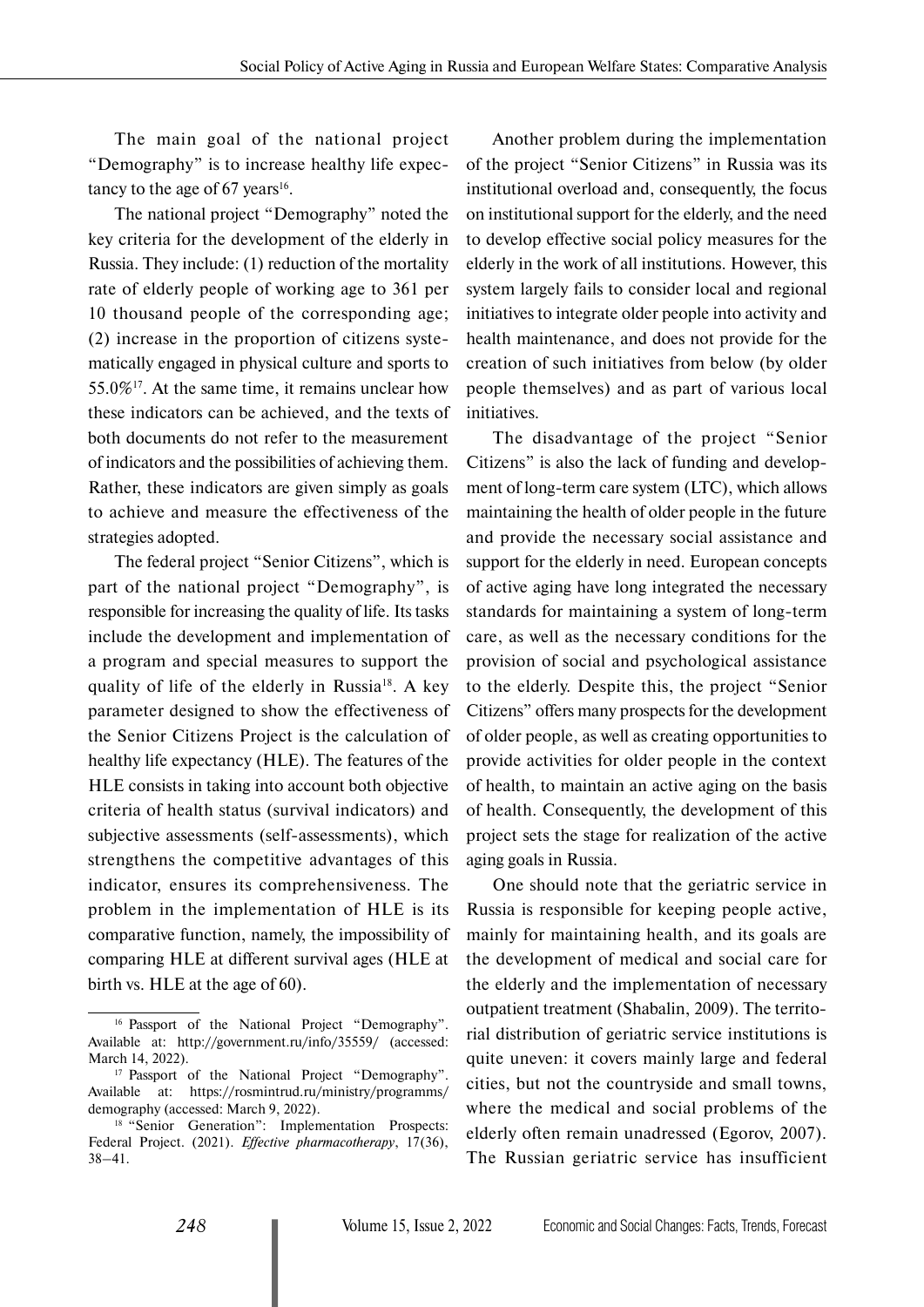legal framework and no vertical management connections. There are also difficulties with the profession of geriatrician, which exists only in large medical institutions and is not included in the staff schedule of outpatient clinics and geriatric centers (Tkacheva, 2016).

All of these shortcomings create difficulties and tensions in the medical and social care of the elderly. It is worth noting that despite the fragmentation and lack of a unified system of geriatric service institutions, it has an extensive network of departmental institutions that provide work primarily with older age groups, supporting the health of their representatives.

The Presidential Decree "On the national goals and strategic objectives of development of the Russian Federation for the period up to 2024"19 contains objectives oriented to the development of the quality of life of the elderly and the abandonment of discriminatory policies toward them: 1) increasing life expectancy to 78 years (to 80 years by 2030); 2) ensuring sustainable growth of real income of citizens and the growth of pensions above the inflation rate.

However, the ideas outlined in the documents do not make it clear how such indicators can be achieved, taking into account the fact that mortality reduction and healthy life are highly inertial processes. And one of the important problems that does not contribute to these figures is the instability in employment, as well as the discrimination against the elderly that is present in the labor market. Thus, despite the dynamics, it remains not quite clear how the goals of active aging and inclusion of the elderly in social life in the Russian Federation will be achieved.

#### **Conclusion**

Summarizing the results of the analysis of social policy documents and strategies of European welfare states and the Russian Federation in the field of active aging, we should note the differences and similarities.

The social policy of European welfare states is related to the institutional context and the importance of creating various programs to implement the principles of active aging, which include mainly two policy vectors: 1) the development of employment for older people, the creation of employment programs, the development of physical activity; 2) a focus on health and the importance of maintaining health for older people. Policies of active aging both in European welfare states and in Russia are of a similar nature, namely the prevalence of the idea "from above" and the dominance and creation of various concepts and special programs for the elderly. However, these programs do not take into account the critical component and do not contribute to the understanding of the importance of the individual needs of older people in the implementation of active aging policy.

The differences between European and Russian policy are related to the fact that European policy is more focused on the search for employment for older people and the development of their citizenship, the transition to a critical understanding and comprehension of age, based on the importance of local perceptions and views of older people on the meanings of aging, as well as on its characteristics that are embedded in the local environment. However, the cross-cutting issue of modernization and development of active aging policy in the European welfare states and Russia should be a focus on individuality and the importance of creating measures to promote the active involvement of older people in political activity, the formation of a comfortable environment for them.

Thus, active aging policies in both the welfare states in Europe and Russia must take into account the real problems of the elderly, among which the fight against various inequalities created institutionally and the transition to individual accessibility of the elderly person's choice

<sup>19</sup> Available at: http://kremlin.ru/events/president/ news/57425 (accessed: March 9, 2021).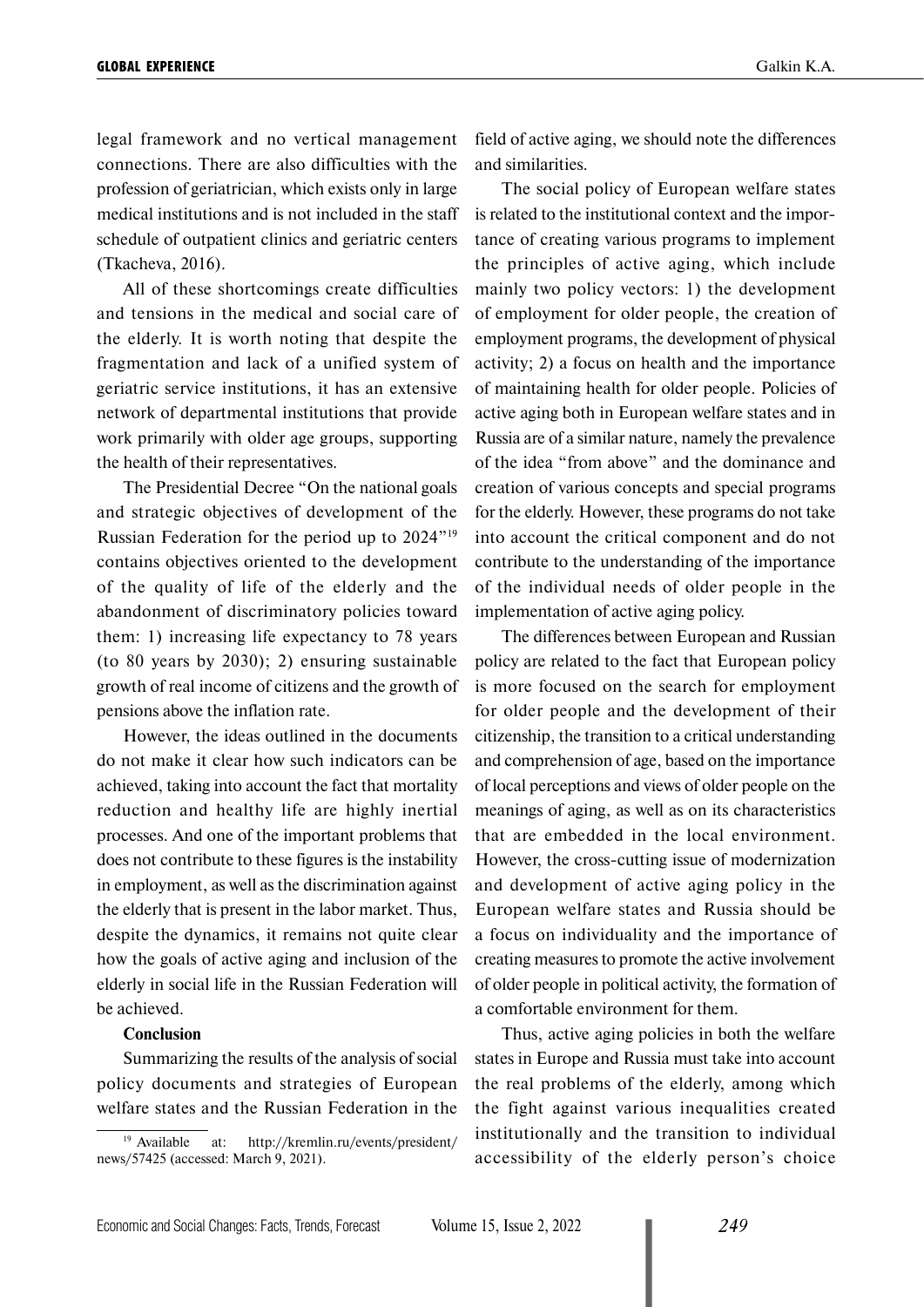of preferred model/models of aging are not unimportant. The social policy initiatives for active aging examined in the study indicate that active aging in both the welfare states and Russia is now entering a phase of active transformation, which

is largely related to the transition from a neoliberal discourse that denies aging and encourages the creation of various government programs that shape opportunities for the elderly, to a critical reflection on the necessary needs of the elderly.

### **References**

- Aspalter C. (2021). *Developmental Social Policy and Active Aging with High Quality of Life. Handbook of Active Aging and Quality of Life.* Cham: Springer. DOI: 10.1007/978-3-030-58031-5\_9
- Barsukov V.N. (2016). Labor activity of the population of retirement age as a factor in socio-economic development of the territory. *Ekonomicheskie i sotsial'nye peremeny: Fakty, tendentsii prognoz=Economic and Social Changes: Facts, Trends, Forecast,* 1(43), 195–213. DOI: 10.15838/esc/2016.1.43.13 (in Russian).
- Botev N. (2012). Population aging in Central and Eastern Europe and its demographic and social context. *European Journal of Aging,* 1, 69–79. DOI: 10.1007/s10433-012-0217-9
- Boudiny K. (2013). "Active aging": From empty rhetoric to effective policy tool. *Aging & Society,* 6, 1077–1098. DOI: 10.1017/S0144686X1200030X
- Bucher S. (2016). Aging of the population in Russia: Current trends and indicators. *Vestnik Rossiiskoi akademii nauk=Herald of the Russian Academy of Sciences,* 86(3), 215–215. DOI: 10.7868/S0869587316030051 (in Russian).
- Casado-Díaz M.A., Kaiser C., Warnes A.M. (2004). Northern European retired residents in nine southern European areas: Characteristics, motivations and adjustment. *Aging & Society,* 3, 353–381. DOI: [10.1017/](https://doi.org/10.1017/S0144686X04001898) [S0144686X04001898](https://doi.org/10.1017/S0144686X04001898)
- Chereshnev V.A., Chistova E.V. (2017). Determination of regional aspects of population aging in Russia. *Ekonomicheskii analiz: Teoriya i praktika=Economic Analysis: Theory and Practice,* 16, 12(471), 2206–2223. DOI: 10.24891/ea.16. 1 2.2206 (in Russian).
- Clegg D. (2018). Central European welfare states*.* In: *Routledge Handbook of the Welfare State*. Routledge.
- De Vroom B., Øverbye E. (2017). *Aging and the Transition to Retirement: A Comparative Analysis of European Welfare States*. Taylor & Francis.
- Del Barrio E. et al. (2018). From active aging to active citizenship: The role of (age) friendliness. *Social Sciences,* 7, 134. DOI: 10.3390/socsci7080134
- Dobrokhleb V.G. (2012). Active aging as a problem for today's youth. *Narodonaselenie=Population,* 4(58), 87–91 (in Russian).
- Ebbinghaus B. (2006). *Reforming Early Retirement in Europe, Japan and the USA*. Oxford: Oxford University Press.
- Eggers T., Grages C., Pfau-Effinger B. (2019). Self-responsibility of the "active social citizen": Different types of the policy concept of "active social citizenship" in different types of welfare states. *American Behavioral Scientist,* 63(1), 43–64. DOI: 10.1177/0002764218816803
- Egorov V.V. (2007). Geriatric service in Russia. The main trends of development. *Klinicheskaya gerontologiya=Clinical Gerontology,* 13(3), 67–72 (in Russian).
- Esping-Andersen G. (1990). *The Three Worlds of Welfare Capitalism*. Cambridge: Polity Press.
- Evseeva Ya.V., Yadova M.A. (2020). Successful aging through the prism of social gerontology and the sociology of aging: Foreword. In: *Uspeshnoe starenie: Sotsiologicheskie i sotsiogerontologicheskie kontseptsii* [Successful Aging: Sociological and Sociogerontological Concepts].
- Golini A. (1997). *Demographic Trends and Aging in Europe. Prospects, Problems and Policies*. Atlanta: Genus.
- Gould R., Saurama L. (2017). From early exit culture to the policy of active aging: The case of Finland. In: *Aging and the Transition to Retirement.* Routledge.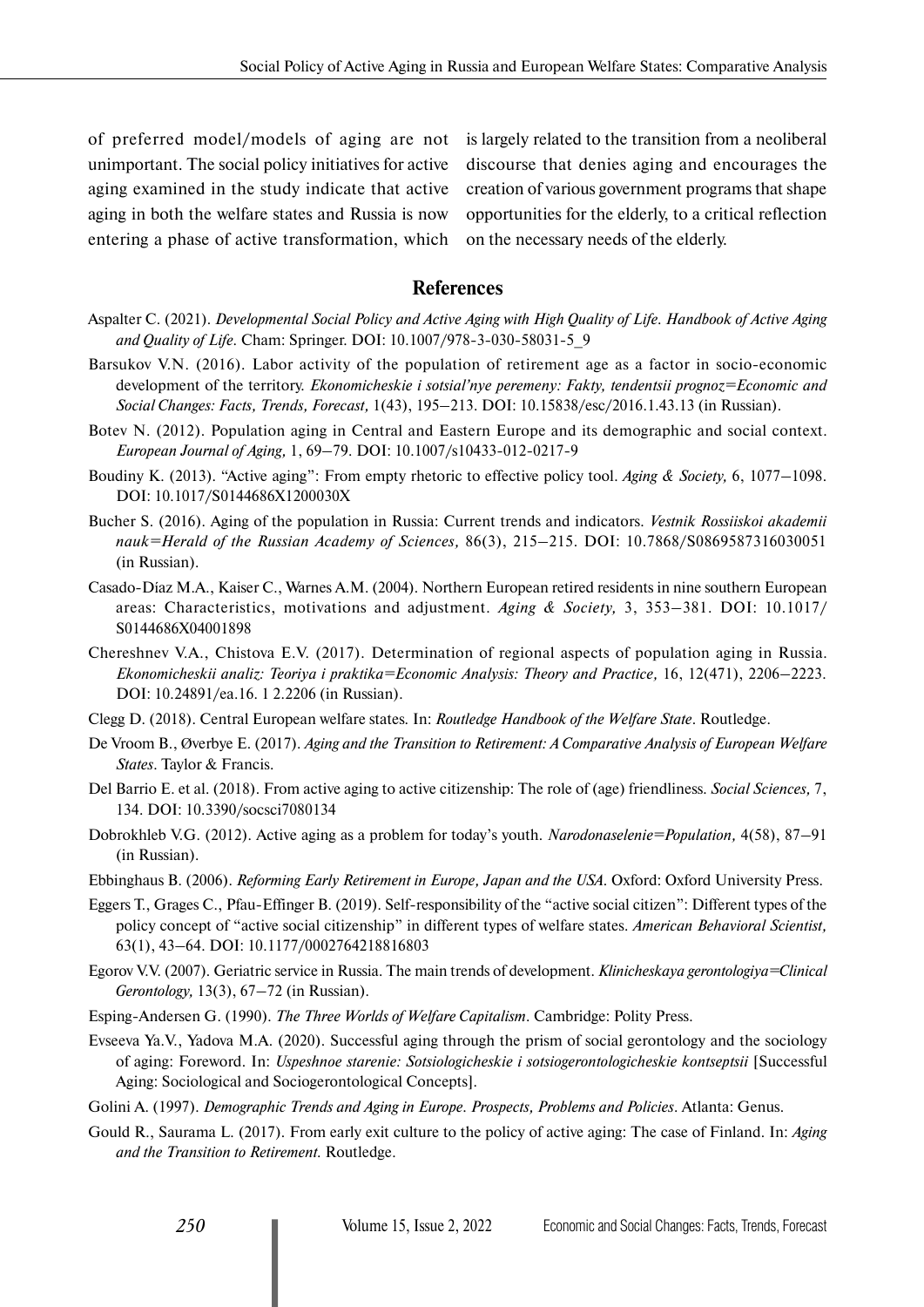- Grigor'eva I., Bogdanova E. (2020). The concept of active aging in Europe and Russia in the face of the COVID-19 pandemic. *Laboratorium: zhurnal sotsial'nykh issledovani=Laboratorium: Russian Review of Social Research,* 2, 187–211. DOI: 10.25285/2078-1938-2020-12-2-187-211 (in Russian).
- Häusermann S. (2010). *The Politics of Welfare State Reform in Continental Europe: Modernization in Hard Times*. Cambridge: Cambridge University Press.
- Johnson A. (2005)*. European Welfare States and Supranational Governance of Social Policy.* New York: Palgrave Macmillan.
- Kalachikova O.N., Barsukov V.N., Korolenko A.V., Shulepov E.B. (2016). Determinants of active longevity: Results of a survey of Vologda long-livers. *Ekonomicheskie i sotsial'nye peremeny: Fakty, tendentsii prognoz=Economic and Social Changes: Facts, Trends, Forecast,* 5, 76–94. DOI: 10.15838/esc/2016.5.47.4 (in Russian).
- Kashnitsky I., De Beer J., Van Wissen L. (2020). Economic convergence in aging Europe. *Tijdschrift voor economische en sociale geografie*, 111(1), 28–44. DOI: 10.1111/tesg.12357
- Kolosnitsyna M.G., Khorkina N.A. (2016). Public policies of active aging: Evidence from the world experience. *Demograficheskoe obozrenie=Demographic Review,* 3(4), 27–42 (in Russian).
- Kos'mina E.A., Kos'min A.D. (2016). On the relevant issues of active aging. *Kreativnaya ekonomika=Creative Economy,* 10(5), 529–542. DOI: 10.18334/ce.10.5.35185 (in Russian).
- Kustova N.A., Dmitrieva I.S., Kopylov S.I. (2021). Directions to prevent the exclusion of elderly people from the life of society. *Gumanitarnye, sotsial'no-ekonomicheskie i obshchestvennye nauki=Humanities, Social-Economic and Social Sciences,* 4(1), 116–120. DOI: 10.23672/r4575-9259-0553-b (in Russian).
- Kuznetsov V.V., Safronova L.E. (2018). Population of Russia: Analysis of the state and development strategy. *Uchenye zapiski=Scientific Notes,* 2, 29–33 (in Russian).
- Leichsenring K. (2020). Applying ideal types in long-term care analysis. In: *Ideal Types in Comparative Social Policy*. Routledge.
- Pervova I.L., Keliaev V.N. (2017). Elderly and state: Specificity of relationships in contemporary Russia on the example of elderly residents of Saint-Petersburg. *Uspekhi gerontologii=Advances in Gerontology,* 30(6), 794–801 (in Russian).
- Popova D., Navicke J. (2019). The probability of poverty for mothers after childbirth and divorce in Europe: The role of social stratification and tax-benefit policies. *Social Science Research*, *78*, 57–70. DOI: 10.1016/j. ssresearch.2018.10.007
- Reynaud C., Miccoli S. (2019). Population aging in Italy after the 2008 economic crisis: A demographic approach. *Futures*, 105, 17–26. DOI: 10.1016/j.futures.2018.07.011
- Schulmann K., Reichert M., Leichsenring K. (2019). Social support and long-term care for older people: The potential for social innovation and active aging. In: *The Future of Aging in Europe*. Singapore: Palgrave Macmillan. DOI: 10.1007/978-981-13-1417-9\_9
- Shabalin V.N. (2009). Medico-social problems of physiological aging of Russian population. *Al'manakh klinicheskoi meditsiny=Almanac of Clinical Medicine,* 21, 11–17 (in Russian).
- Shabalin V.N., Shatokhina S.N. (2018). Influence of social environment on mental health formation of an elderly person. *Ul'yanovskii mediko-biologicheskii zhurnal=Ulyanovsk Medico-Biological Journal,* 3, 124–132. DOI: 10.23648/UMBJ.2018.31.17223 (in Russian).
- Sizova I.L., Orlova N.S. (2021). Contradictions and tensions in the employment of older persons in modern Russia. *Zhurnal Belorusskogo gosudarstvennogo universiteta. Sotsiologiya=Journal of the Belarusian State University. Sociology,* 1, 107–119. DOI: [doi.org/10.33581/2521-6821-2021-1-107-119](https://doi.org/10.33581/2521-6821-2021-1-107-119) (in Russian).
- Smol'kin A.A. (2014). Labor potential of the elderly. *Sotsiologicheskie issledovaniya=Sociological Studies,* 5, 97–103 (in Russian).
- Sobotka T. (2004). Is lowest-low fertility in Europe explained by the postponement of childbearing? *Population and Development Review*, 2, 195–220. DOI: 10.1111/j.1728-4457.2004.010\_1.x